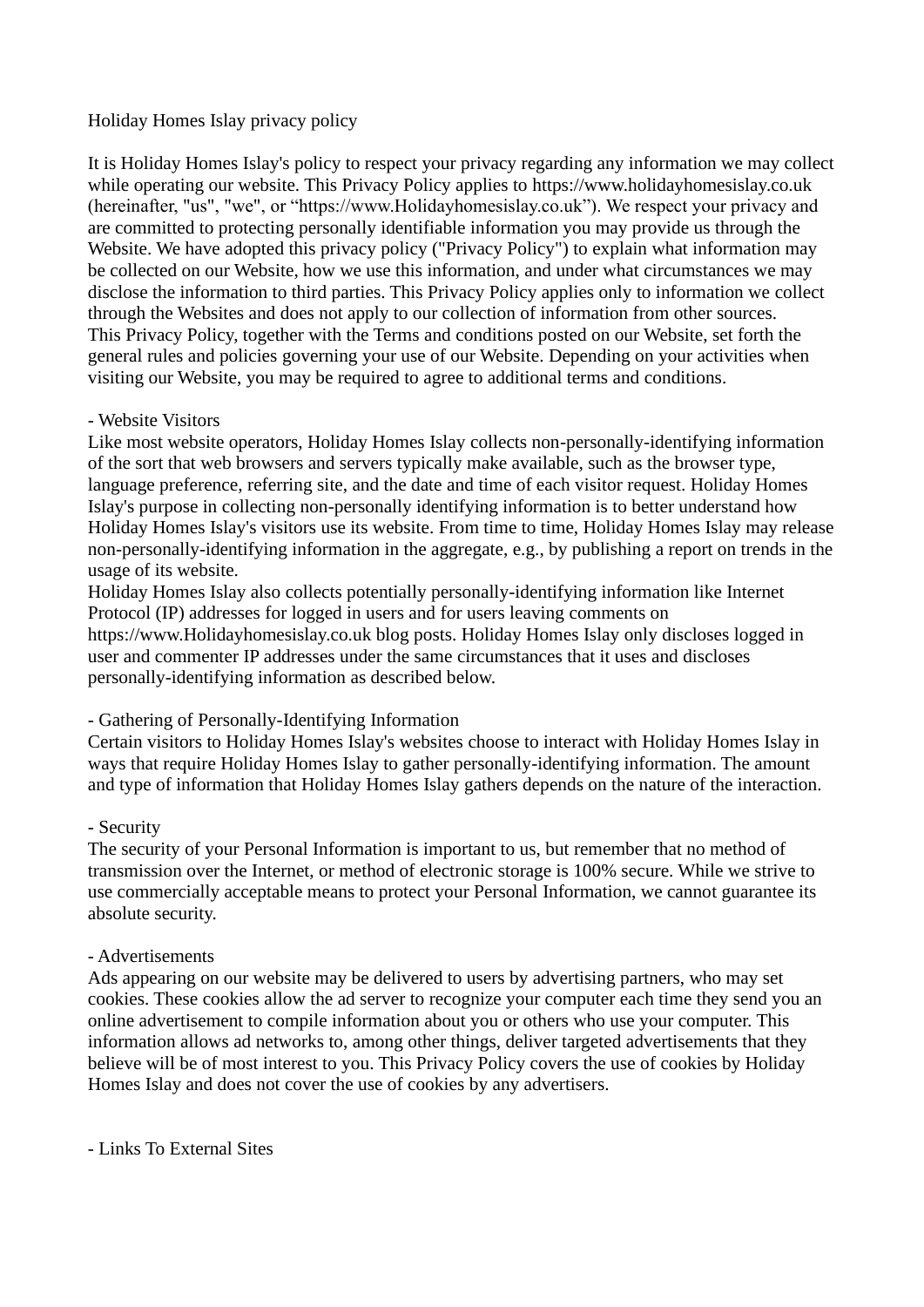Our Service may contain links to external sites that are not operated by us. If you click on a third party link, you will be directed to that third party's site. We strongly advise you to review the Privacy Policy and terms and conditions of every site you visit.

We have no control over, and assume no responsibility for the content, privacy policies or practices of any third party sites, products or services.

- Holiday Homes Islay uses Google AdWords for re-marketing

Holiday Homes Islay uses the re-marketing services to advertise on third party websites (including Google) to previous visitors to our site. It could mean that we advertise to previous visitors who haven't completed a task on our site, for example using the contact form to make an enquiry. This could be in the form of an advertisement on the Google search results page, or a site in the Google Display Network. Third-party vendors, including Google, use cookies to serve ads based on someone's past visits. Of course, any data collected will be used in accordance with our own privacy policy and Google's privacy policy.

You can set preferences for how Google advertises to you using the Google Ad Preferences page, and if you want to you can opt out of interest-based advertising entirely by cookie settings or permanently using a browser plugin.

### - Aggregated Statistics

Holiday Homes Islay may collect statistics about the behaviour of visitors to its website. Holiday Homes Islay may display this information publicly or provide it to others. However, Holiday Homes Islay does not disclose your personally-identifying information.

#### - Cookies

To enrich and perfect your online experience, Holiday Homes Islay uses "Cookies", similar technologies and services provided by others to display personalized content, appropriate advertising and store your preferences on your computer.

A cookie is a string of information that a website stores on a visitor's computer, and that the visitor's browser provides to the website each time the visitor returns. Holiday Homes Islay uses cookies to help Holiday Homes Islay identify and track visitors, their usage of

https://www.Holidayhomesislay.co.uk, and their website access preferences. Holiday Homes Islay visitors who do not wish to have cookies placed on their computers should set their browsers to refuse cookies before using Holiday Homes Islay's websites, with the drawback that certain features of Holiday Homes Islay's websites may not function properly without the aid of cookies. By continuing to navigate our website without changing your cookie settings, you hereby acknowledge and agree to Holiday Homes Islay's use of cookies.

# - E-commerce

Those who engage in transactions with Holiday Homes Islay – by purchasing Holiday Homes Islay's services or products, are asked to provide additional information, including as necessary the personal and financial information required to process those transactions. In each case, Holiday Homes Islay collects such information only insofar as is necessary or appropriate to fulfill the purpose of the visitor's interaction with Holiday Homes Islay. Holiday Homes Islay does not disclose personally-identifying information other than as described below. And visitors can always refuse to supply personally-identifying information, with the caveat that it may prevent them from engaging in certain website-related activities.

Privacy Policy Changes